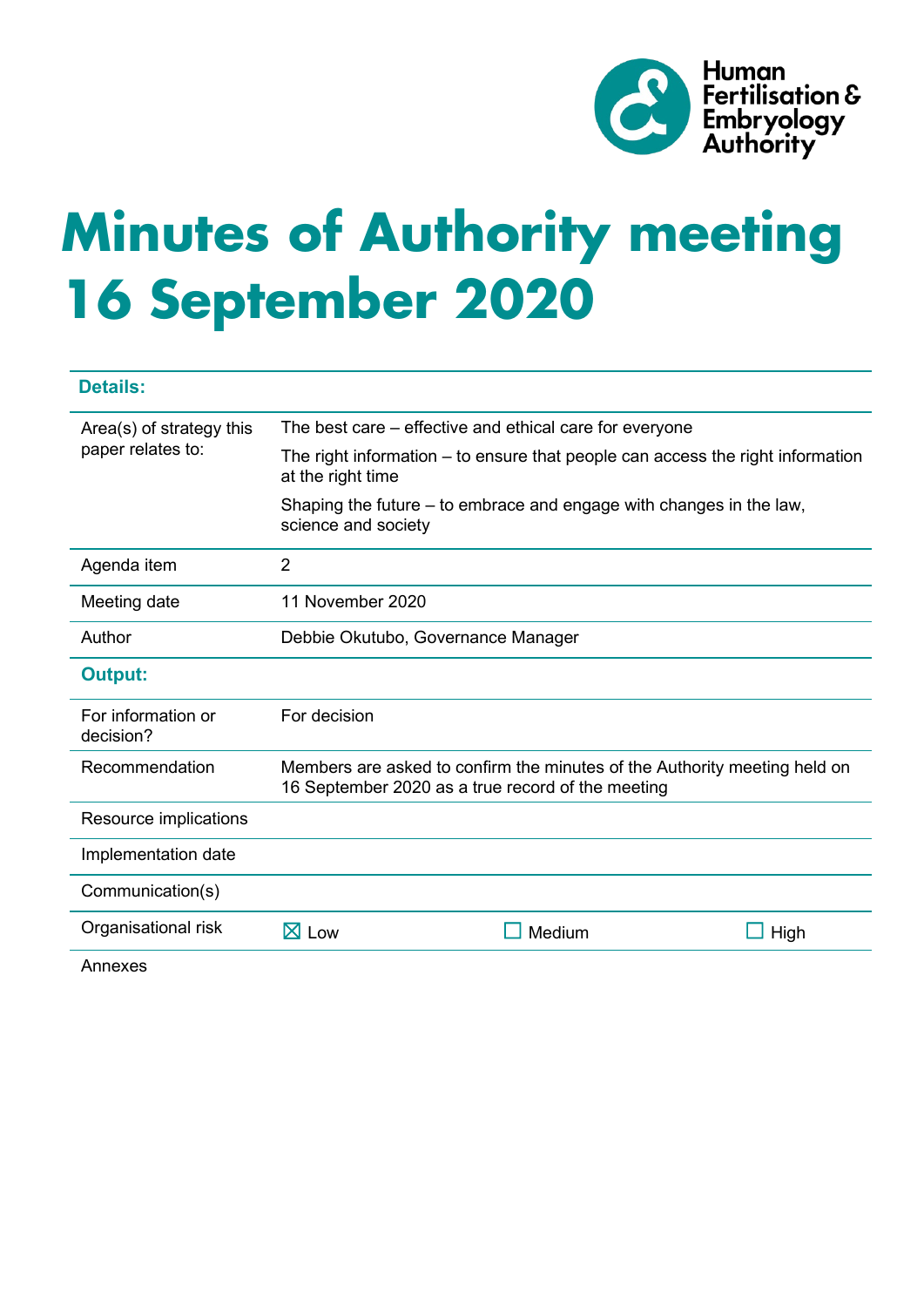## **Minutes of the Authority meeting on 16 September 2020 held via teleconference**

| Members present     | <b>Sally Cheshire</b><br>Margaret Gilmore<br>Anita Bharucha<br><b>Anthony Rutherford</b><br>Emma Cave<br>Anne Lampe | Jonathan Herring<br>Gudrun Moore<br><b>Ruth Wilde</b><br>Yacoub Khalaf<br><b>Ermal Kirby</b><br>Kate Brian |  |
|---------------------|---------------------------------------------------------------------------------------------------------------------|------------------------------------------------------------------------------------------------------------|--|
| Apologies           | None                                                                                                                |                                                                                                            |  |
| Observers           | Steve Pugh<br>Marina Pappa                                                                                          | (Department of Health and Social<br>Care - DHSC)                                                           |  |
| Staff in attendance | Peter Thompson<br>Clare Ettinghausen<br><b>Richard Sydee</b><br>Dan Howard<br>Joanne Triggs                         | Yvonne Akinmodun<br>Rachel Cutting<br><b>Helen Crutcher</b><br>Catherine Drennan<br>Debbie Okutubo         |  |

#### **Members**

There were 12 members at the meeting – eight lay members and four professional members.

## **1. Welcome, apologies and declarations of interest**

- **1.1.** The Chair opened the meeting by welcoming Authority members, the public and staff present online. She stated that the meeting was audio recorded in line with previous meetings and the recording would be made available on our website to allow members of the public who were not able to listen in during deliberations to hear it afterwards.
- **1.2.** There were no apologies for absence.
- **1.3.** Declarations of interest were made by:
	- Yacoub Khalaf (PR at a licensed clinic)
	- Anthony Rutherford (clinician at a licensed clinic)
	- Ruth Wilde (counsellor at licensed clinics)
	- Kate Brian (working at Fertility Network UK).

## **2. Minutes of the meeting**

**2.1.** Members agreed that the minutes of the meeting held on 17 August 2020 were a true record and be signed by the Chair.

## **3. Performance report**

**3.1.** The Chair invited the Chief Executive (CE) to present the performance report for the period ending July 2020 to the Authority.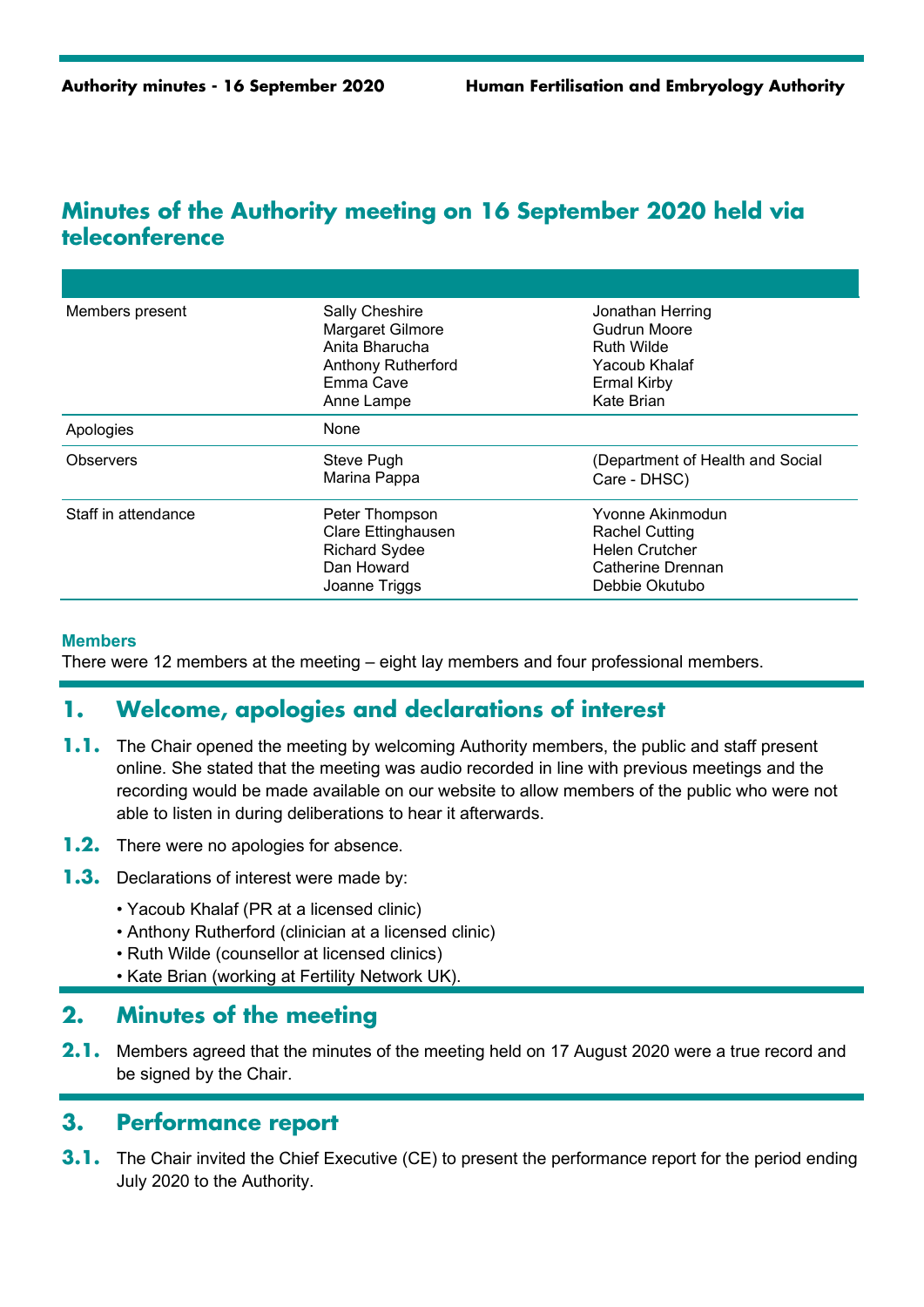- **3.2.** It was noted that there were two red indicators (debt collection and debtor days) and both were related to the impact of Covid-19 upon clinics and reduced income for the HFEA during this period.
- **3.3.** The CE informed members that employee turnover was down and currently in target. He explained that this was welcome news and was probably due to a combination of the impact of Covid-19 which had meant that there were fewer roles being advertised and the fact that a number of staff were successfully working from home.

#### Strategy and Corporate Affairs

- **3.4.** The Director of Strategy and Corporate Affairs gave an overview of her area. Members were advised that the treatment add-on pages on our website had been recently updated with more information and we were now in the process of carrying out user-testing from patients on these web pages. A paper on treatment add-ons would be brought to the November Authority meeting.
- **3.5.** In relation to EU exit, Members were reminded that the end of the transition period is 31 December 2020. From that date, licensed clinics in Northern Ireland (NI) would remain subject to aspects of the EU regulatory rules and clinics and the rest of GB would not. We would be working to set up a 'regulator within a regulator' to effect these changes and would be returning to Authority in November with more information.
- **3.6.** Members asked about EU exit and if there were any concerns about clinics getting supplies from abroad. The Director of Strategy and Corporate Affairs responded that clinics had confirmed that they were confident about supply issues and hoped that there would be minimal disruption.
- **3.7.** In discussion, Members queried why embryo glue was no longer on the treatment add-ons list. The Director of Compliance and Information responded that embryo glue was still included as a treatment add-on but it was now called by its non-commercial name – hyaluronate enriched medium.
- **3.8.** In response to another question, the Chair of the Scientific and Clinical Advances Advisory Committee (SCAAC) confirmed that observers were welcome to attend their meetings.

#### Compliance and Information

- **3.9.** The Director of Compliance and Information commented that at the last meeting permission was given by the Authority to restart inspections of licensed centres and that these had been scheduled from November 2020 to April 2021:
	- centres to be inspected had been prioritised
	- logistics were being worked out
	- PPE packs were being sourced
	- the Inspection team were being supported
	- risk assessments were being carried out in the teams and policies revisited where necessary.

#### Finance and Resources

**3.10.** The Director of Finance and Resources provided an overview of the financial position. Reduced clinic activity because of the pandemic had meant there was a projected shortfall of up to 50% in our income. Following discussion with the Department of Health and Social Care (DHSC) we had reached an agreement where we would remain operational though a combination of additional Grant-in Aid and the use of our cash reserves.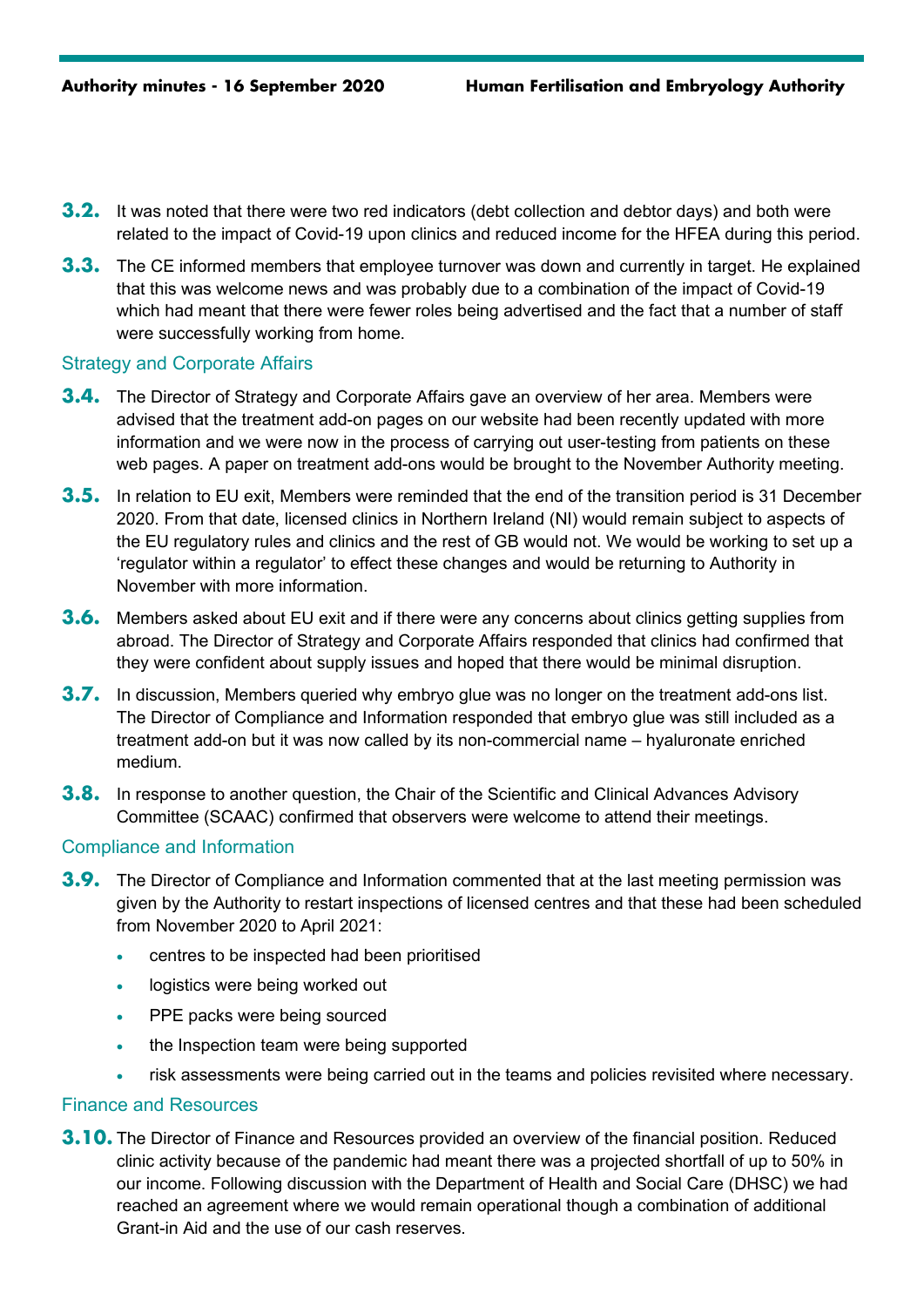- **3.11.** Regarding the future fees work, the Director of Finance commented that it was not appropriate to consult on it at this time due to the impact of Covid-19 on the sector. We were in conversation with the DHSC and we would revisit this in 2021.
- **3.12.** The Chair asked why we were forecasting a deficit rather than a balanced budget and another member asked how well could we predict our treatment (and therefore income) levels compared to where we were last year. The Director of Finance and Resources responded that we were reporting in line with government accounting rules and that we were managing the financial position actively to return a balanced budget by year end.
- **3.13.** The CE confirmed that treatment levels would determine if we would need additional Grant-in-Aid to enable us to arrive at a balanced budget.
- **3.14.** The Director of Finance and Resources advised members that the impact of Covid-19 on the wider construction sector meant that our planned office move to Stratford was unlikely to take place this calendar year.
- **3.15.** It was noted that the earliest move date we were looking at was the first week in January 2021. In the meantime, to support staff who were struggling to work from home on a permanent basis we had reached agreement with the Care Quality Commission (CQC) in Victoria to use some of their office space from October to the end of this calendar year and staff had been made aware of this. This was to support the mental wellbeing of those staff who were finding it difficult to work from home, as well as those who have unsuitable space for indefinite home working. In response to a question it was noted that CQC had their current office space until March 2021.
- **3.16.** The CE commented that we were also going to look at the bigger picture of what home-office balance meant post Covid-19 and we needed to reach an agreement as to what we should best use the office for.
- **3.17.** Members commented that the Senior Management Team (SMT) and all staff were doing a very good job and offered their thanks.
- **3.18.** Members asked for a status update on Opening the Register (OTR). The Director of Compliance and Information responded that there was a backlog due to the service pausing its operations during lockdown but there was an ongoing discussion with the team on how and when the service will be re-opened.
- **3.19.** The Chair concluded by thanking all staff for managing our operations during the pandemic and reiterating that we would continue to respond to future events as best we could, for example if we have a second wave of Covid-19 and what the impact of that could be.
- **3.20.** Members noted the performance report.

## **4. Covid-19 updates**

- **4.1.** The Director of Compliance and Information gave an overview. Covid-19 patient and media enquiries had reduced significantly so there was nothing specific to report from the Strategy and Corporate Affairs perspective.
- **4.2.** We were working with the sector and reporting performance back to the DHSC and NHS England.

Comparing clinic activity with 2019, NHS funded cycles were at 64% of the activity level of 12 months ago whilst privately funded cycles were at 89%.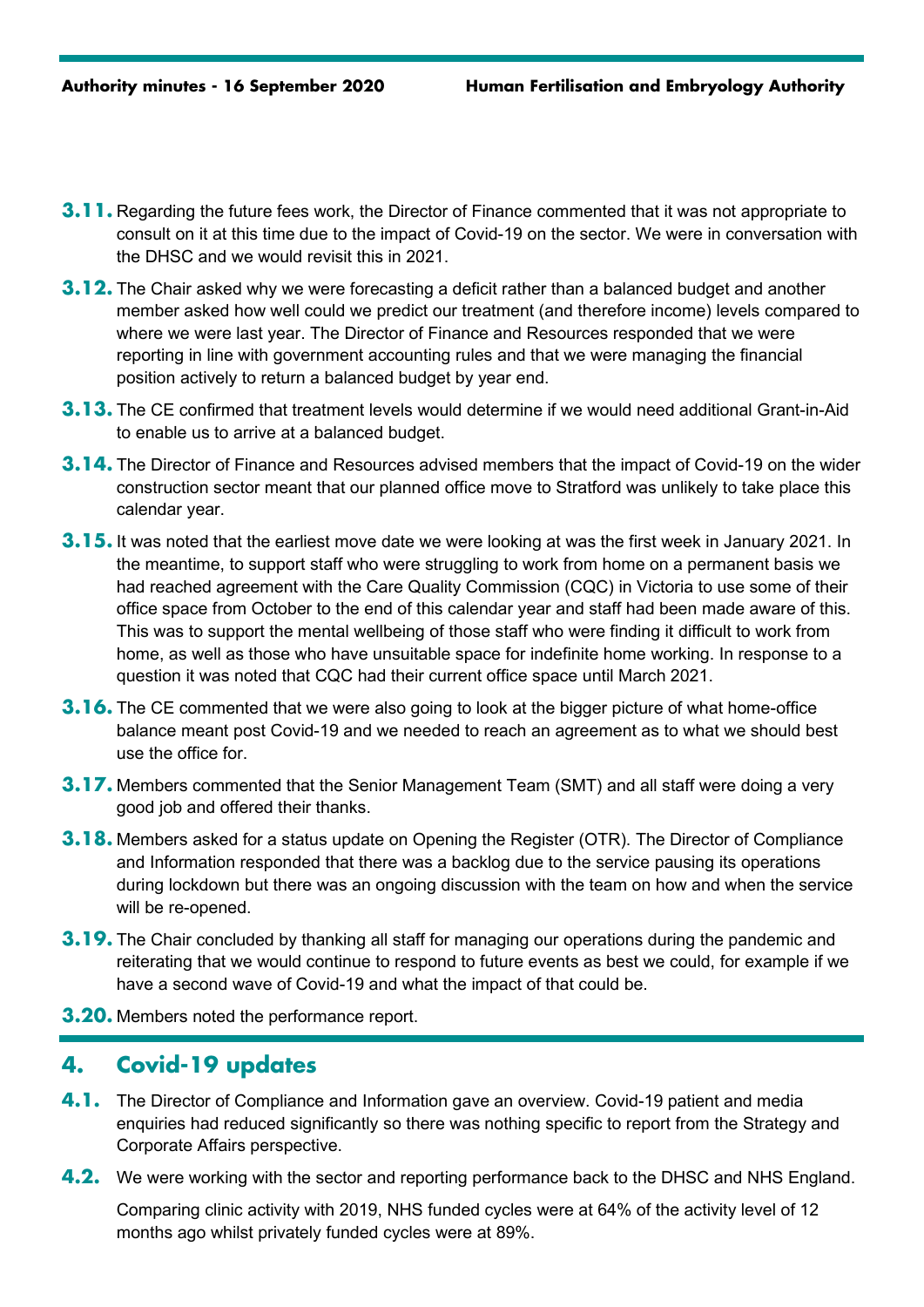- **4.3.** It was noted there were a number of reasons for the reduced activity including:
	- pre-screening requirements for clinic visits was time consuming
	- clinic appointments were taking longer
	- getting COVID-19 tests was proving difficult
	- children going back to school had meant that those clinic staff that had children of school age needed to take time off when children were sent home
	- there are delays in reopening NHS gynae outpatient services and fewer GP appointments which was leading to reduced referral numbers.
- **4.4.** The Chair requested that anecdotal evidence where clinics were not communicating clearly with their patients should be reported via the inspection teams.
- **4.5.** Members commented that some patients were also finding it difficult to telephone clinics due to fewer clinic staff being available.
- **4.6.** The Chair commented that the lack of diagnostic tests, fewer GP appointments and non-urgent appointments being cancelled, were causes for concern and asked if the DHSC representatives could take this up. The DHSC representative confirmed that they would, following further discussion with the HFEA executive.
- **4.7.** Members noted the Covid-19 updates.

## **5. PRISM**

- **5.1.** The Chief Information Officer presented to the Authority. It was noted that the Audit and Governance Committee (AGC) was providing oversight on PRISM and the next meeting was on Friday 18 September 2020 to discuss progress.
- **5.2.** In terms of progress to date the meeting noted:
	- the new data standard
	- PRISM system development including functional testing
	- data quality improvements
	- infrastructure and security, and
	- third party system interfaces had all been completed.
- **5.3.** In terms of the framework for sign off and launch, it was reported that we were on track to begin the launch process this autumn. The AGC had the delegated authority to oversee its launch.
- **5.4.** The sign off date was crucial as there were other factors to consider including
	- the office move, and
	- the necessary migration of the current data submission system.
- **5.5.** The Chair noted that PRISM would be released to the sector in approximately three weeks and that training would follow. The Chair commented that we would not go live with the PRISM system if it was not working as it should.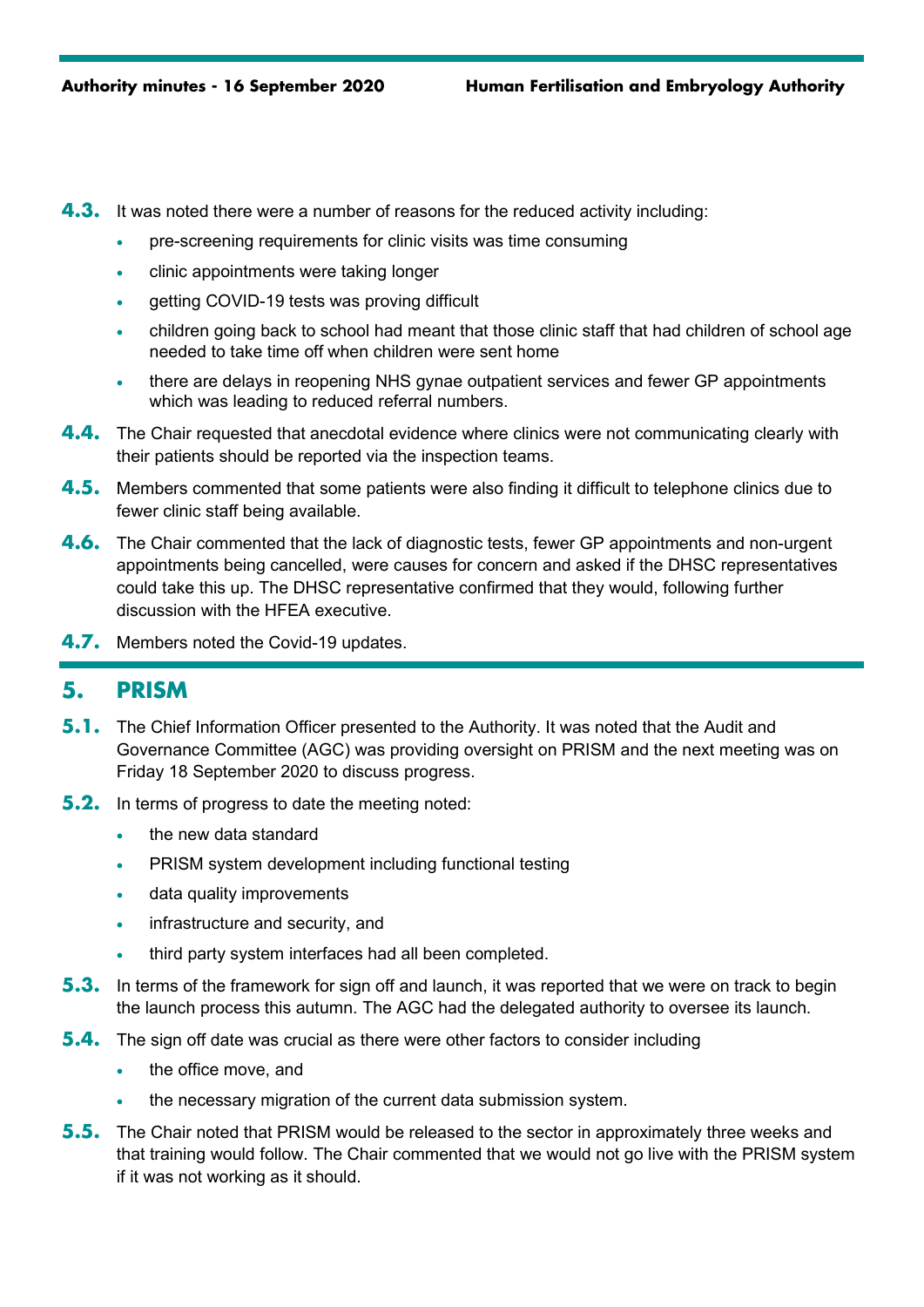- **5.6.** The AGC Chair thanked staff and clinics for the work done to date and reiterated that accuracy was the key thing for the AGC and that they were keeping a close eye on PRISM as it was approaching its final launch stage.
- **5.7.** The Vice Chair of the AGC commented that the assurance they were going to be looking for at the next meeting was that the PRISM system was ready. Also, in the event that there was a second wave of Covid-19 that it could cope. The AGC would also be considering the impact of the office move and the need for contractors to stay through the launch period to ensure continuity of expertise in the face of any launch issues.
- **5.8.** The CE commented that data quality was of the utmost importance. He noted that he was confident that we could start the launch process in a couple of weeks and that integrated testing would tell us about accuracy.
- **5.9.** The Chair stated that we would update the Authority after the AGC meeting on Friday 18 September.
- **5.10.** Members noted the status update on PRISM.

# **6. Equality and diversity**

- **6.1.** The Chair invited the Head of Human Resources to present this item. It was noted that HFEA compared favourably when measured against both the DHSC and the Civil Service in all areas (gender and BAME) other than disability, where we are consistent when measured against other bodies. The Board represented a similar pattern to staff with 25% of Authority members from a BAME background.
- **6.2.** The Head of Human Resources thanked Ermal Kirby and Anita Bharucha for their input into the report.
- **6.3.** Members were advised that the DHSC had suggested that all its ALBs should consider signing up to the Race at Work Charter. HFEA was in a position to meet the five criteria for this Charter, which were:
	- appoint an Executive Sponsor for race
	- capture ethnicity data and publicise progress
	- commit at Board level to zero tolerance of harassment and bullying
	- make clear that supporting equality in the workplace remained the responsibility of all leaders and managers and
	- take action that supported ethnic minority career progression.
- **6.4.** In terms of next steps, it was noted that there were planned in-depth studies of the different types of family formations following fertility treatment and on access to, and outcomes of that treatment. In addition, there would be a similar in-depth study on patients from a BAME background carried out in 2021.
- **6.5.** Members commented that it was a great paper and supported the race at work charter. Also, whilst they were in support of having a champion at board level for equality and diversity, HFEA would be better served if equality and diversity was not an add-on but the norm.
- **6.6.** Regarding unconscious bias training, members suggested that the training should be extended to board members.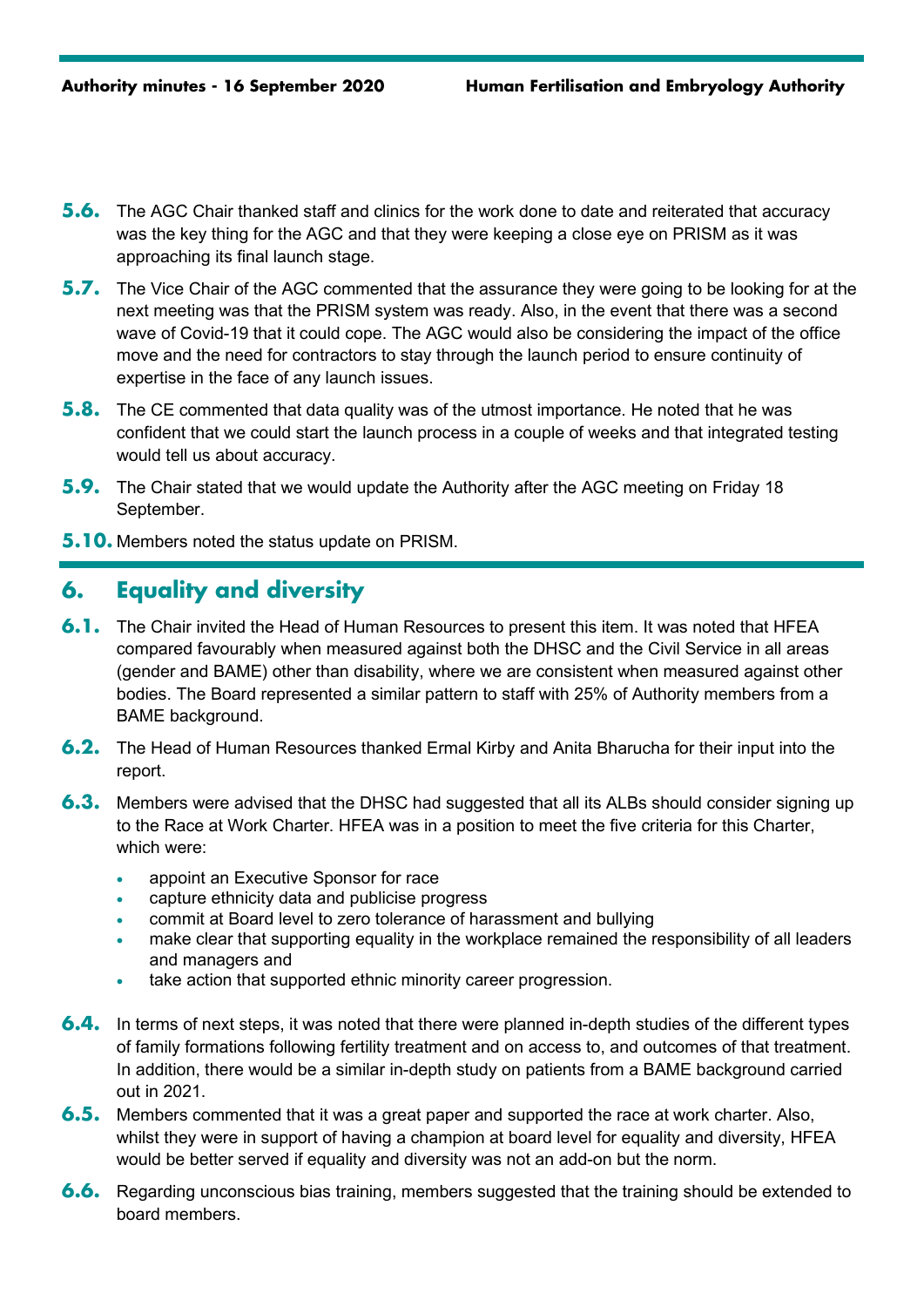- **6.7.** Members further commented that with 80% of staff being female, work should be considered to attract more male staff.
- **6.8.** The Authority approved the proposal to sign up for the Race at Work Charter and to have a small Board team championing EDI.

# **7. Marking 30 years of the HFEA – planning for 2021**

- **7.1.** The Director of Strategy and Corporate Affairs introduced this report. Members were reminded that the HFEA will mark its 30th anniversary in 2021. The HFE Act was also now 30 years old.
- **7.2.** Activities to mark the anniversary were being planned for 2021, although the ongoing Covid-19 pandemic may change what we are able to do.
- **7.3.** The activities and events would be used as opportunities to:
	- celebrate the UK's achievements in having an effective regulatory regime
	- look to the future of regulation of fertility treatment and research, and
	- build a public conversation about future treatment and regulation.
- **7.4.** The annual Persons Responsible (PR) event which takes place in November would be an opportunity for the Chair to talk to PRs about some of the issues and challenges outlined.
- **7.5.** It would also be an opportunity to discuss the impact of the Covid-19 pandemic and to outline the work that the Competition and Markets Authority had done on consumer protection law and the fertility sector.
- **7.6.** Looking to the future, it was suggested that the following areas of the Act should be considered:
	- regulatory powers
	- patient safety
	- scientific changes and
	- societal changes.
- **7.7.** The DHSC representative suggested that once the plans and activities had been firmed up, HFEA should write to Lord Bethell giving him an update and inviting him to chair one of the anniversary events.
- **7.8.** The Authority approved the development of plans to mark the 30th anniversary of the HFEA.

# **8. Business planning**

- **8.1.** The Risk and Business Planning Manager presented the six-month business plan for 2020/21 and the outline for the intended content for the new 2021/22 business plan to the Authority.
- **8.2.** Members were reminded that both business plans would require the DHSC approval prior to publication.
- **8.3.** The list of activities for the strategic work for the six-month business plan for 2020/21 was explained to the Authority.
- **8.4.** Members suggested that as part of the narrative on suspended inspections for six-month period that the phrase 'in keeping with government policy' should be included.